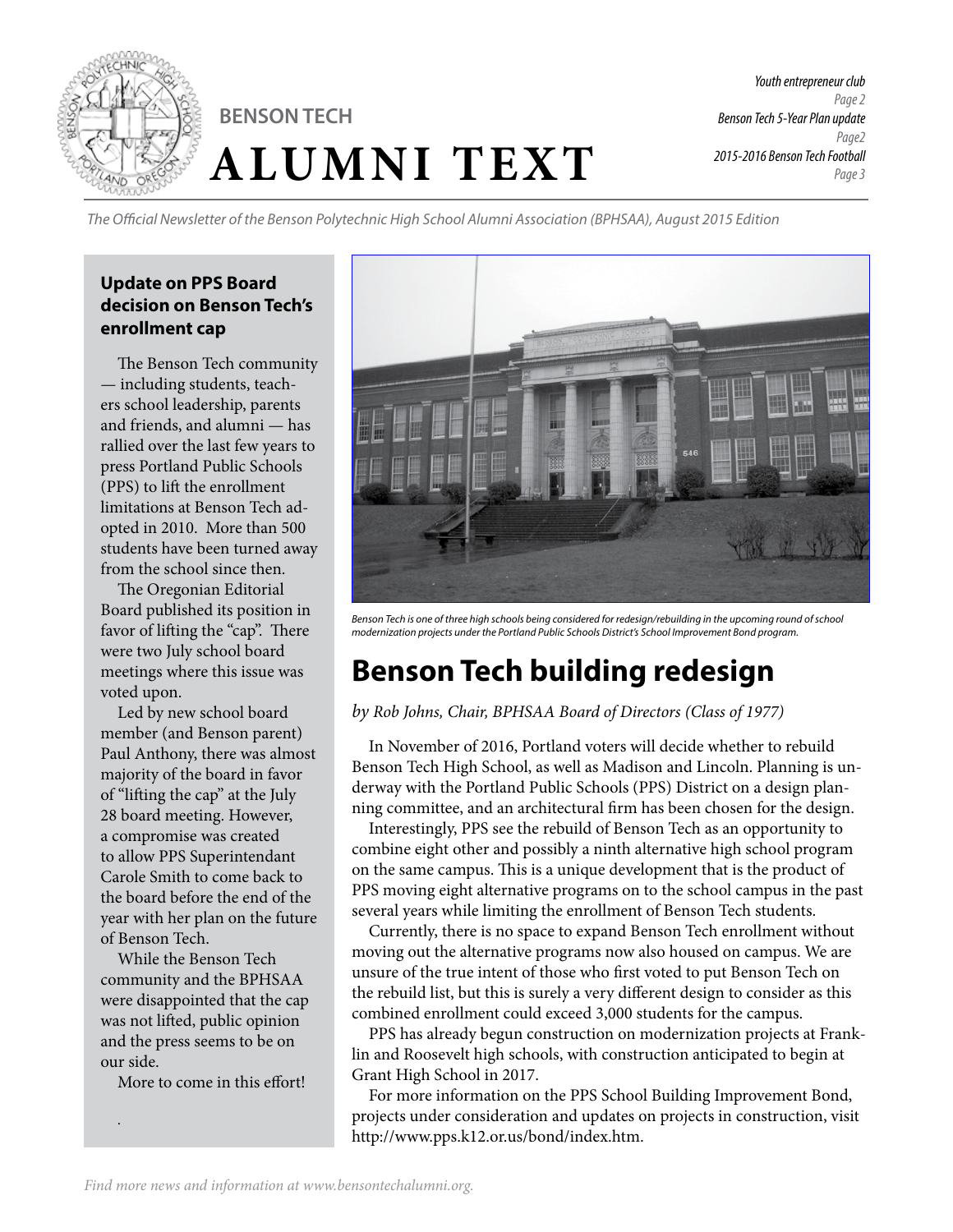## **Update for Benson Tech's five-year plan**

An updated version of Benson Polytechnic High School's Five-year Plan will be available in early September 2015. The update lays out a number of important high-priority action items to improve Benson Tech over the next three school years. The update reflects the progress made since the Plan's adoption two years ago, as well as a reasoned assessment as to what is needed and/or is possible in near future.

Benson Tech is one of the few high schools in the country that has developed a multi-year plan to guide its growth and improvement — implicitly setting priorities for the school and its supporters.

The idea of a Five-year Plan originated in Benson's Site Council (a school advisory group made up of

#### **Many thanks to the following contributors to the 2015 Benson Tech Community Picnic:**

- Franz Bakery for bread, buns and cookies
- Pointe West Credit Union for tents
- KBPS AM 1480 for music
- Benson Tech janitors for their Saturday overtime work
- Benson Tech freshmen and parents
- Roger Edwards and alumni for obits/archives and tents

Benson's teachers and staff, parents, students and the alumni).

Significant action items for the 2015-16 school year include introducing AVID for sophomores (an academic support program), expanding the recently developed Tech Algebra-Enterprise and Geo-Tech classes, laying the foundation for a computer engineering/science major, opening a new health and wellness center, strengthening parent-school connections, starting an Entrepreneur Club, establishing a Benson Centennial planning committee, rebuilding Benson's football program and contributing to PPS's master planning effort to rebuild Benson in the 2017-2020 period

These and other action items take into account a continued

gradual increase in Benson Tech's enrollment to exceed 1,000 students by 2016-17.

The original Plan and its implementation in the past two school years led to actions creating a Tech Algebra-Enterprise course, bringing back architecture, creating an architecture/design advisory committee, starting a Freshman Welcome Picnic, allocating resources to computer science and robotics, updating video and other materials provided to eighth graders interested in attending Benson Tech and increasing the school's enrollment.

Look for the updated plan on the BPHSAA webpage as well as Benson Tech High Schools' webpage around Sept. 1, 2015.

### **Youth entrepreneur club beginning this fall**

The Youth Entrepreneur (TYE) is a youth entrepreneurship education and training program designed and implemented by TiE, the world's largest Entrepreneur Club. Through connections with the Oregon Entrepreneur in Residence Kanth Golpapur and President of TiE Oregon Nitin Rae, Benson Tech has been targeted as a focused eastside high school to sponsor the location of a TYE club.

Working with the GeoTech and AlgebraTech instructors at Benson Tech, the program will start this fall, providing hands-on teaching on teamwork, ideation, marketing and the "pitch" of a start-up business by the teams. This should work well for the junior class at Benson Tech and allow TYE to access other eastside high school participants at Benson Tech as sort of an eastside incubator for youth entrepreneurs.

More information about TYE can be found at the TiE Oregon website at http://oregon.tie.org/tye-oregon/.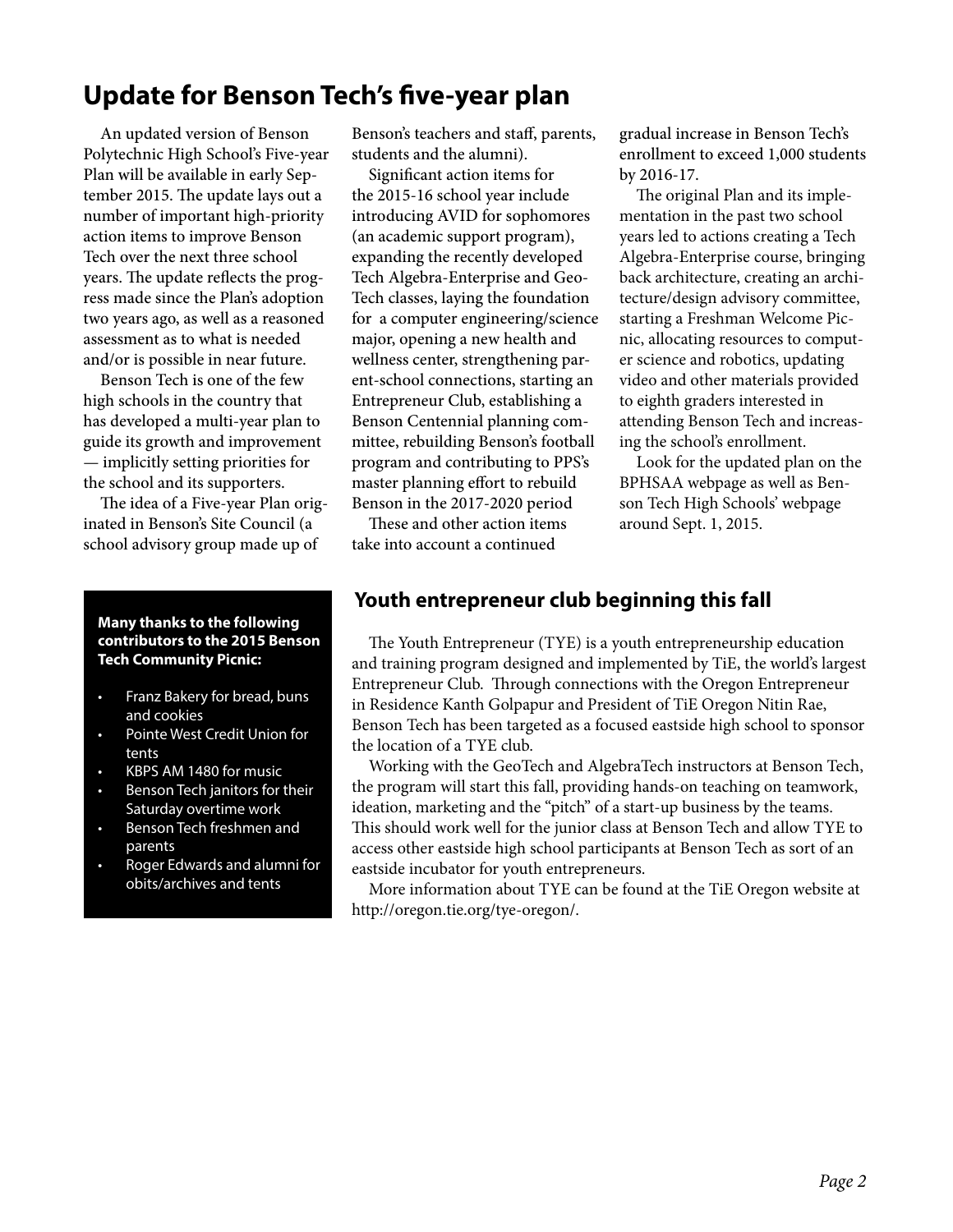

## **Football at Benson Tech for 2015-2016**

*by Sanjay Bedi, athletic director, Benson Tech, Sbedi@pps.net*

I am very excited on the rebuilding of the Benson Tech Football program. We spent a lot of time re-evaluating the program after last season and made a very tough decision to cut the varsity program for the 2015-16 season. Our focus here was to take the necessary steps to not only help rebuild the program and also ensure the future of the program. At the forefront of this decision was a lack of numbers and in turn the safety of players, especially competing at the varsity level.

A lot has happened since we made this decision. Towards the end of the school year we put out a search for a Head Coach and were happy to hire Coach Devarieous Sly-Clay. He was a former Benson Tech student and football player. Most recently he has been an assistant coach at Sherwood High School. Coach D is very excited about taking over the Tech football program and is also positive about the opportunity to build the program from the Freshman and JV level up. He has hired a quality coaching staff and they have been working hard through the summer.

I am very pleased with the work they have done over the summer, especially with the job they have done recruiting players. The team currently has 45 players on the roster and hopes to get more players at the start of the school year.

We have a full season ahead kicking off the season with a jamboree at Oregon City on August  $28<sup>th</sup>$  followed by 2 non-league games against Lebanon on September  $3<sup>rd</sup>$  and Barlow on September  $10<sup>th</sup>$ . We then get into a 6 game league schedule in the PIL. Homecoming will be played on Monday, Oct. 5, 2015 at 4:00 pm against Cleveland High School.

Thank you in advance for your support of our programs. GO TECH!

#### **Benson Tech Foundation update**

Since March 2014, the foundation has been an approved 501(c)3 nonprofit corporation.

One of the Foundation's first major contributors was Ziba Design, which made a contribution as as part of its participation in the Architecture Program at Benson Tech, which was brought back into the curriculum in Fall 2014 through an Oregon State CTE Grant.

Since then, the Foundation has supported the Benson Tech SkillsUSA competition with a contribution of \$600 to the team of Allison Plager, Andy Lai and Brian Moreno, led by teacher Cathy Skachs.

The Foundation has also been recognized by United Way, so contributors can direct their United Way donationsto the Benson Tech Foundation.

For further information on the Foundation, please email Foundation President Rob Johns at robjohns@comcast.net or call 503-314-0041.